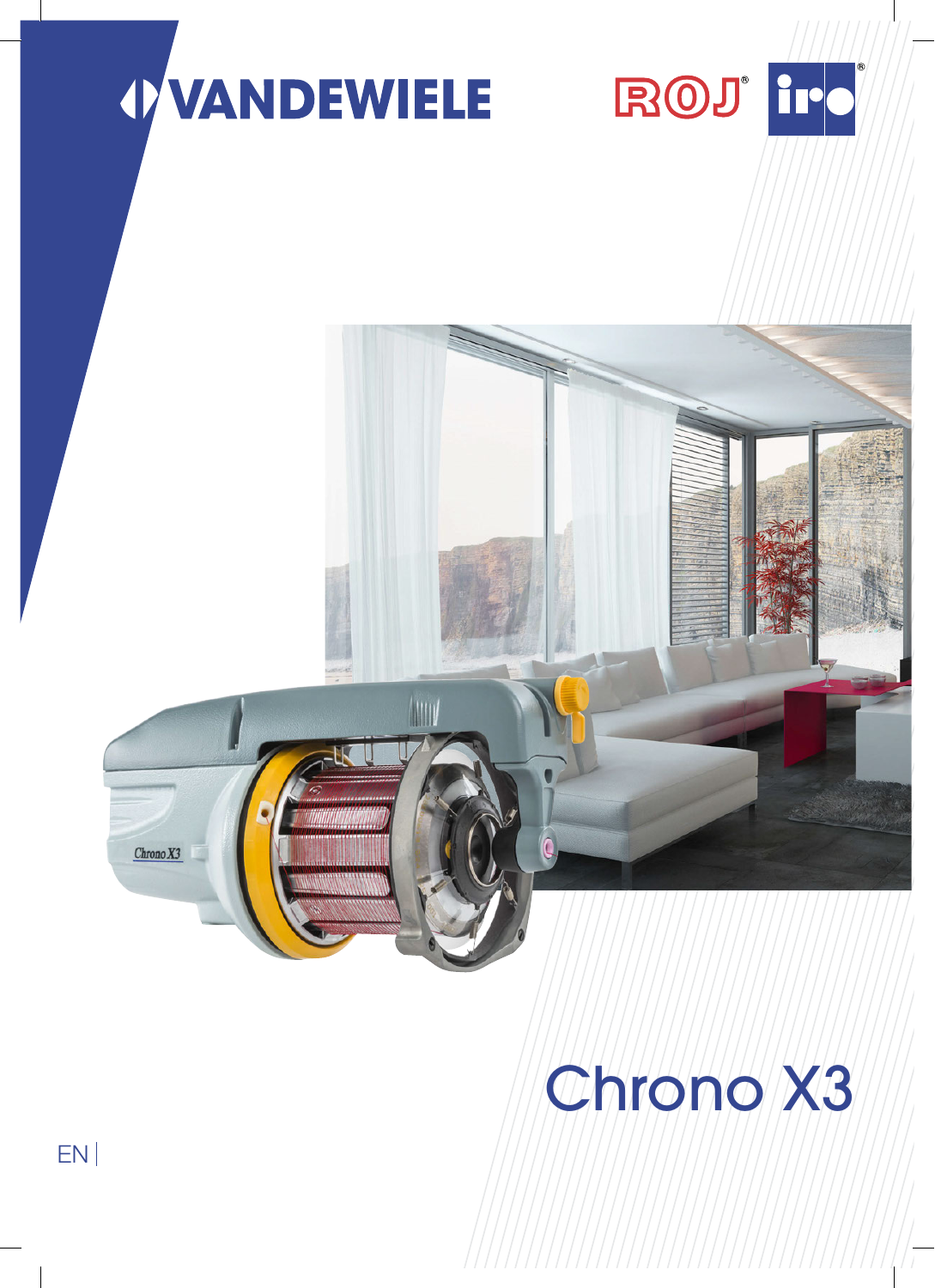# Chrono X3

| - ht | Maximum speed      | 1800 m/min                                     |
|------|--------------------|------------------------------------------------|
|      | Yarn count range   | 120 - 0.8 Nm and<br>20 - 5000 dTex             |
|      | Winding direction  | "S" and "Z"                                    |
|      | Yarn separation    | 4 mm                                           |
|      | Sensor systems     | Optical or<br>mechanical                       |
|      | Spoolbody diameter | 135 mm                                         |
|      | <b>Dimensions</b>  | 220 mm height<br>420 mm length<br>190 mm width |
|      | Weight             | $8,6$ kg                                       |
|      |                    |                                                |

### *OVANDEWIELE* inspired by *Expertise*

- **•**  Mechanical or Optical sensor systems
- **•**  Fully automatic "intelligent" speed control
- **•**  CAN communication system
- **•**  Powerful PM motor (permanent magnet)
- **•**  Extremely low energy consumption
- **•**  Switch mode power supply
- **•**  Multiple yarn store sensors
- **•**  Integrated yarn break sensor
- **•**  Stepless yarn separation up to 4 mm
- **•**  Wide yarn count range
- **•**  User-friendly design.
- **•**  Sealed spool body
- **•**  Insertion speed up to 1800 m/min
- **•**  Low operating temperature
- **•**  Accessory communications bus
- **•**  Complete "one-step" pneumatic threading\*
- **•**  Controlled tensioner (TEC)\*
- **•**  S-Flex, new innovative compensating tensioner and balloon control\*
- **•**  Flex-Brake\*
- **•**  Lamella tensioner\*
- **•**  Coaxial output tensioner (CAT)\*

*\* = optional*

#### SPECIAL FEATURES

#### TECHNICAL SPECIFICATIONS

#### ELECTRONICS / ACCESSORIES

Stepless yarn separation adjustmen without the need for any tools.

With the high-speed CAN communication system, a range of "intelligent" accessories (operating as an integral part of the feeder) are available.

#### PERMANENT MAGNET MOTOR

With improved accessibility for connecting powered accessories and with connection to our light-weight switchmode power supply to maximise the energy efficient

> A powerful maintenance-free "permanent magnet motor" ensures low energy consumption, low operating temperature and high torque at all speeds.

#### PNEUMATIC THREADING

"Easy access" push-button system for fast "one-step threading" (through the entire feeder), or "half-threading" (from the input eyelet to the spool body).

Used to set the direction of rotation, or to activate the standby mode.

#### QUICK RELEASE

Releases the brushring holder in one single turn for easy handling if a yarn break occurs, or for quick and easy braking element replacement.

#### **S/Z SWITCH**

#### OPTICAL OR MECHANICAL SENSOR SYSTEM

"Mechanical" or "optical" sensor systems (including an integrated yarn break sensor), ensures precise yarn reserve control.

EASY BALLOON ADJUSTMENT

Adjustable knob for easy and precise brushring adjustment – even when the feeder is running.

SPOOL BODY DIAMETER 135 mm diameter drum

#### SEPARATION SETTING

#### SPOOL BODY

 $ChronoX3$ 

The specially designed high quality surface treated spool body gently handles a wide range of yarns and offers the lowest yarn take-off tension and minimized dust collection.

Chrono X3, part of our innovative and versatile X3 flagship range. Utilising many new developments, including the "S-Flex" and a unique spool-body design for optimal yarn handling.

> permanent magnet motor. Along with re-designed and improved sensors complemented by an improved threadingup system to make Chrono X3 the feeder for the future.